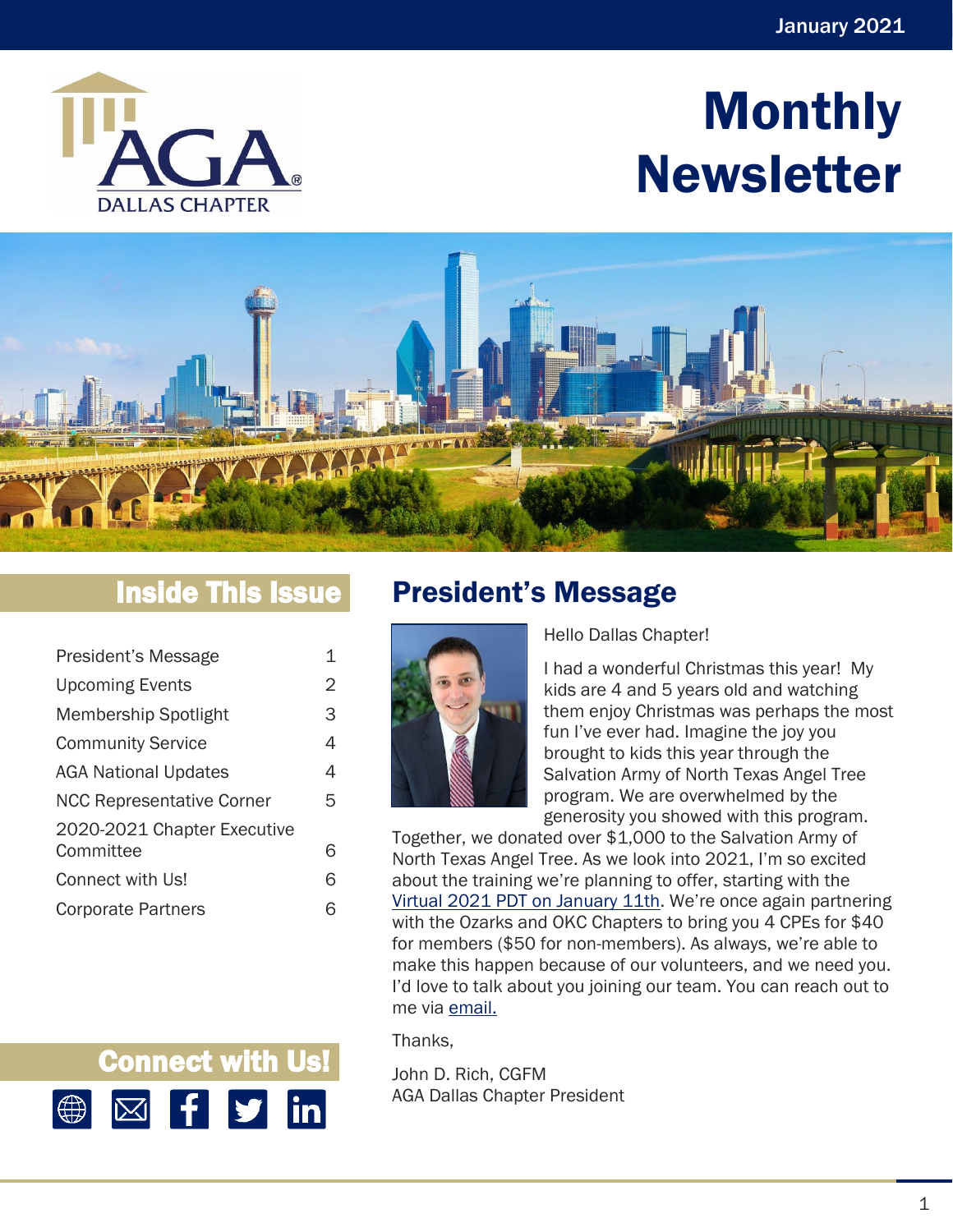# <span id="page-1-0"></span>Upcoming Events

### Virtual 2021 January PDT

Join us for our Virtual 2020 January PDT hosted by the Dallas, Oklahoma City, and Ozarks AGA Chapters.

Date: Monday, January 11, 2021

Time: 12:00pm-4:00pm CT

Location: Virtual via GoToWebinar

CPEs: 4 CPEs

Cost: AGA Members: \$40 | Non-Members: \$50 | Group (5 or more): \$40/registrant

Prerequisites: None

Registration: [Register online via EventBrite](https://joint-virtual-2021-january-pdt.eventbrite.com/)

#### Topics and Speakers:

- GASB Update Lisa R. Parker, CPA, CGMA, Governmental Accounting Standards Board
- Protecting Yourself from Cybercrime Ben Robertson, Ph. D. Candidate in Computer Science, University of Texas at El Paso
- SBA Payroll Protection Program Updates Laura Wardwell, CPA, Valliance Bank

By registering for this event, you will be able to also join the Dallas Chapter immediately following the event for some trivia and networking fun!

Check out our [Virtual 2021 January PDT](https://www.agacgfm.org/Chapters/Dallas-Chapter/Training-Events/Event-Calendar/Virtual-2021-January-PDT.aspx) page for more event details and session descriptions. We look forward to "seeing" you there!

### COVID-19 Impacts on the CFO

Grab your coffee and hear perspectives from senior government executives in response to AGA's Annual CFO Survey: *Managing Finances for the Future*. This event is free to AGA members.

Date: January 14, 2021 Time: 9:00am-10:00am ET Location: Virtual CPEs: 1 CPEs

[Register Online](https://www.agacgfm.org/CFOSurvey/Home.aspx)

### AGA National Webinars

#### [Register Online](https://www.agacgfm.org/webinars.aspx)

The New Uniform Guidance and Compliance Supplement - Tools for the Grant Professionals and Auditors (2 CPEs)

Date: January 13, 2021 Time: 2:00-3:50pm ET

#### GASB Update (2 CPEs)

Date: February 3, 2021 Time: 2:00-3:50pm ET

Improper Payments - Using Data and Disruptive Technology to Reduce Improper Payments (2 CPEs)

Date: March 3, 2021 Time: 2:00-3:50pm ET

#### March Members Only Webinar (1.5 CPEs)

Date: March 17, 2021 Time: 2:00-3:15pm ET

*\*\*Free to AGA members\*\**

#### Cybersecurity/ERM (2 CPEs)

Date: March 24, 2021 Time: 2:00-3:50pm ET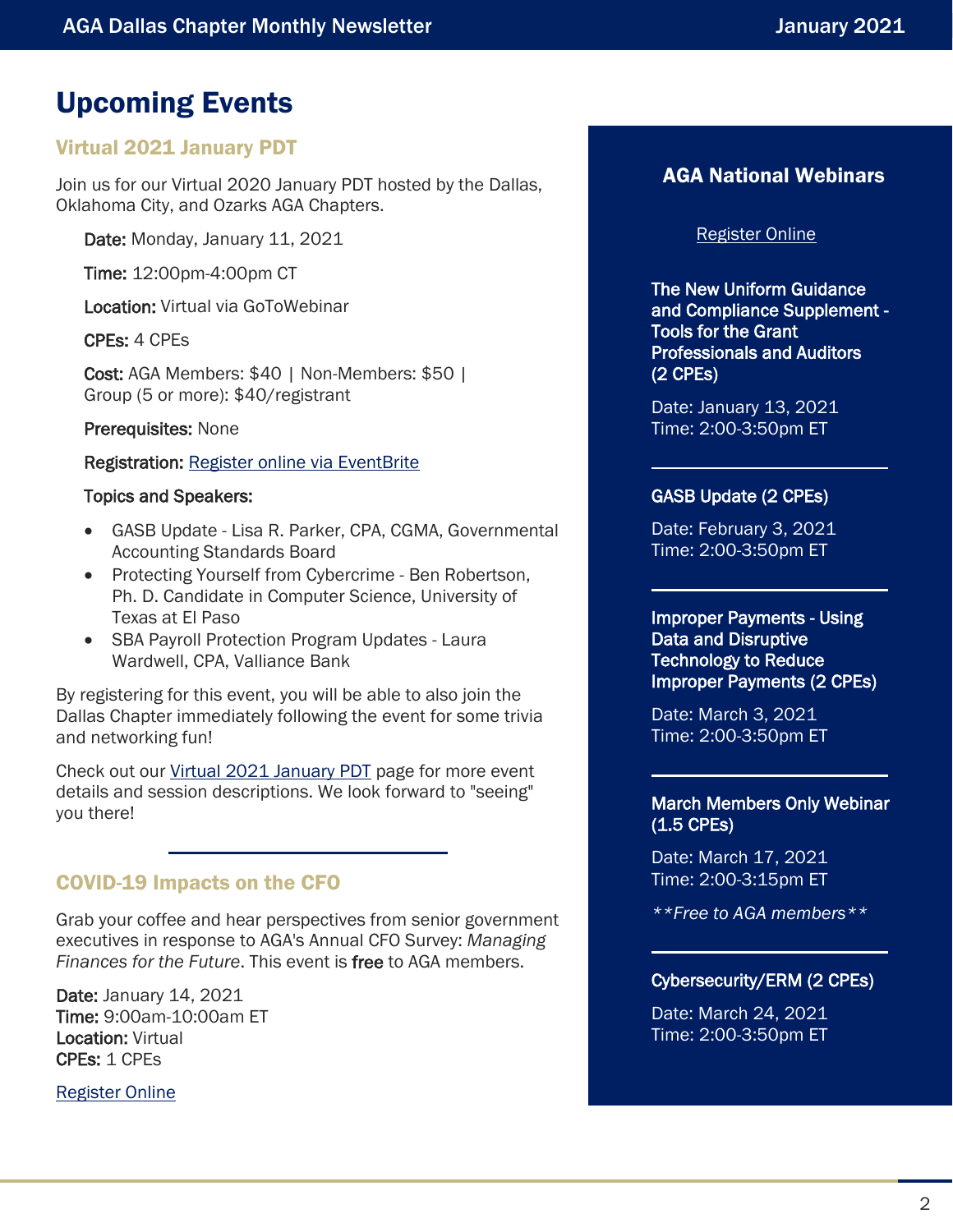### 2021 National Leadership Training



Date: February 24–25, 2021 Time: 8:00am-4:30pm ET Location: Virtual CPEs: 14 CPEs

[Register Online](https://www.agacgfm.org/NLT/NLT-Home.aspx)

### 2021 Virtual Government Training Event

The Tallahassee Chapter is holding its 12th Annual Government Training Event. This 2-day training will take place on February 11-12, 2021 in a first-ever virtual event. Early bird discount of \$25 is available through January 15, 2021. Registration is due by February 8, 2021. Learn more about this event and register [here.](https://www.agacgfm.org/Chapters/Tallahassee-Chapter/Training-Events/Event-Calendar/2021-Virtual-Government-Training-Event.aspx)

# <span id="page-2-0"></span>Membership Spotlight

#### Welcome New Members!

- Anthony D. Jackson
- Alexander Jo
- Robert F. Lackey
- Reagan N. Lee
- Wesley A. Williams

The 2020-2021 program year is already underway. [Join or renew today!](https://www.agacgfm.org/Membership/Learn-About-AGA/Join-or-Renew.aspx)

#### Membership Anniversaries

- Mark J. Ables, Jr., CGFM-Retired, CPA 52 years
- Joanne L. Stolp, CGFM-Retired 33 years
- Thomas M. Cornhoff, Sr., CGFM 24 years
- Arlene S. Boateng, CGFM-Retired 22 years
- Aaron J. Bovos, CGFM 20 years
- M. Elizabeth Reich, CGFM 9 years
- Brandy Mayo, CGFM 4 years

#### AGA Dallas Chapter Recruitment Campaign

The AGA Dallas Chapter is hosting a recruitment campaign December 1, 2020 through April 30, 2021. In the spirit of [AGA](https://www.agacgfm.org/Membership/Connect/Recruit-a-Member.aspx)  [National's Power of 7 Recruitment Challenge](https://www.agacgfm.org/Membership/Connect/Recruit-a-Member.aspx), the Chapter's top three recruiters each month will win a \$7.00 Starbucks gift card.

Recruiters are also automatically entered into AGA National's recruitment challenge, and will receive a recruiter lapel pin, a reusable AGA face mask, and a chance to win AGA National's monthly prize drawings and the grand prize drawing for a complimentary trip to PDT 2021 in Nashville.

[Learn more](https://www.agacgfm.org/Membership/Connect/Recruit-a-Member.aspx) about how you can participate in our Chapter's recruitment

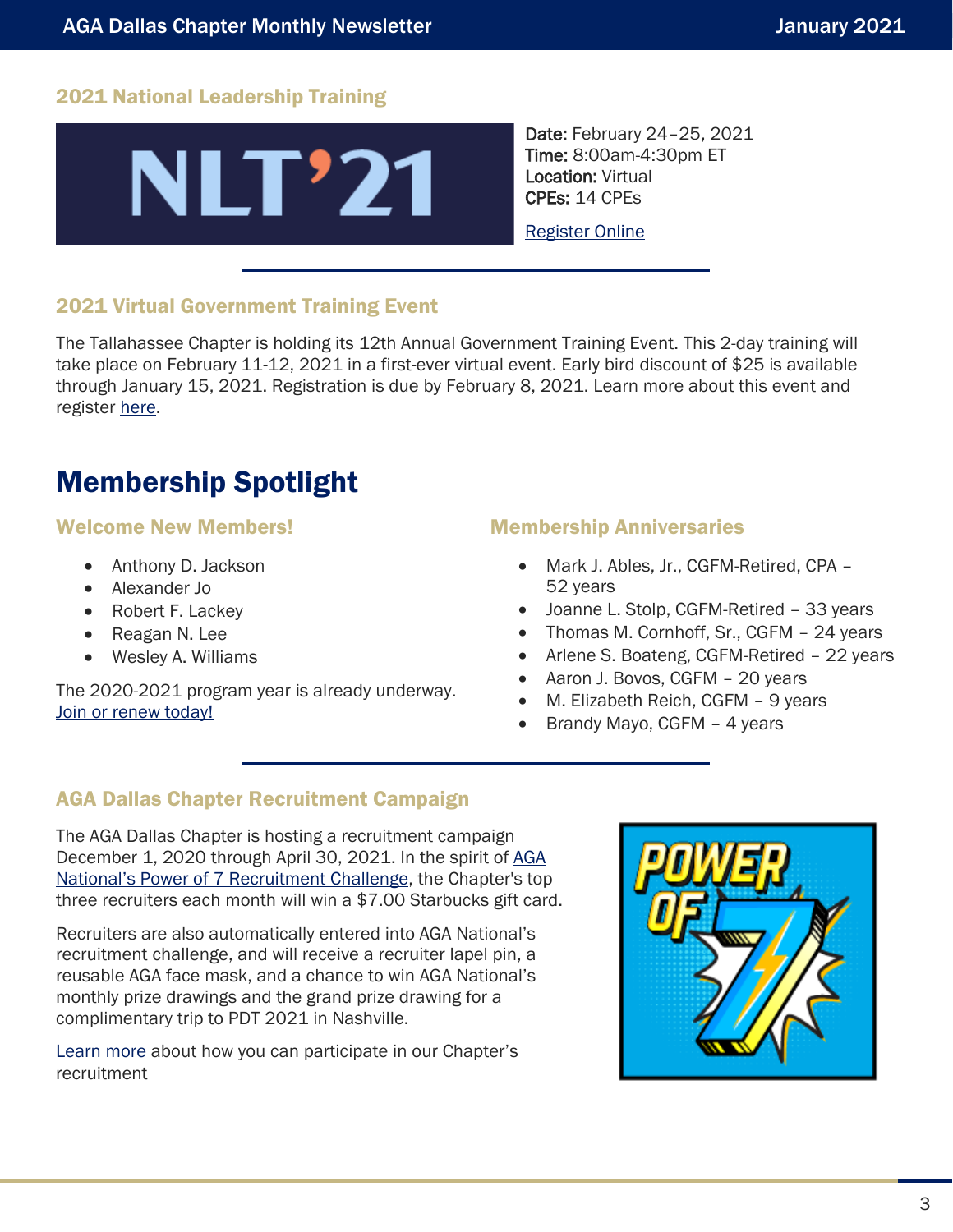### <span id="page-3-0"></span>Community Service

#### 2020 Angel Tree (The Salvation Army of North Texas)



Thank you for helping us spread the joy this holiday season through [The Salvation](https://www.walmart.com/registry/registryforgood/1A82CC51-5A17-47EA-B1DA-406852B2FF85/view)  [Army of North Texas Angel Tree.](https://www.walmart.com/registry/registryforgood/1A82CC51-5A17-47EA-B1DA-406852B2FF85/view) Together, we donated over \$1,000 worth of toys and gift cards. Below are pictures of the toys donated by our members. Thank you again for your continued support!



# <span id="page-3-1"></span>AGA National Updates

#### National Academic Scholarships

Are you or a family member pursuing undergraduate or graduate studies in disciplines such as accounting, economics, finance, information systems/technology or public administration? If so, consider applying for an AGA academic scholarship. Rising freshmen, undergraduate and graduate students pursuing degrees in accounting, economics, finance, information systems and/or technology, or public administration may apply. Deadline to apply is April 16, 2021. [Learn more](https://www.agacgfm.org/Membership/Connect/Awards-Recognition/Scholarships.aspx) and apply for the academic scholarship.

### AGA's Power of 7 Recruitment Challenge



Want to help strengthen our association and have the chance to win fun prizes? Participate in AGA's Power of 7 recruitment campaign, running October 1, 2020 through April 30, 2021!

This 7-month campaign is designed to strengthen AGA by challenging every member to recruit 7 new members. When you recruit a new member, you'll receive a recruiter lapel pin as well as a reusable AGA face mask and be entered into both our monthly prize drawings and the grand prize drawing for a complimentary trip to PDT 2021 in Nashville.

[Learn more](https://www.agacgfm.org/Membership/Connect/Recruit-a-Member.aspx) about the campaign.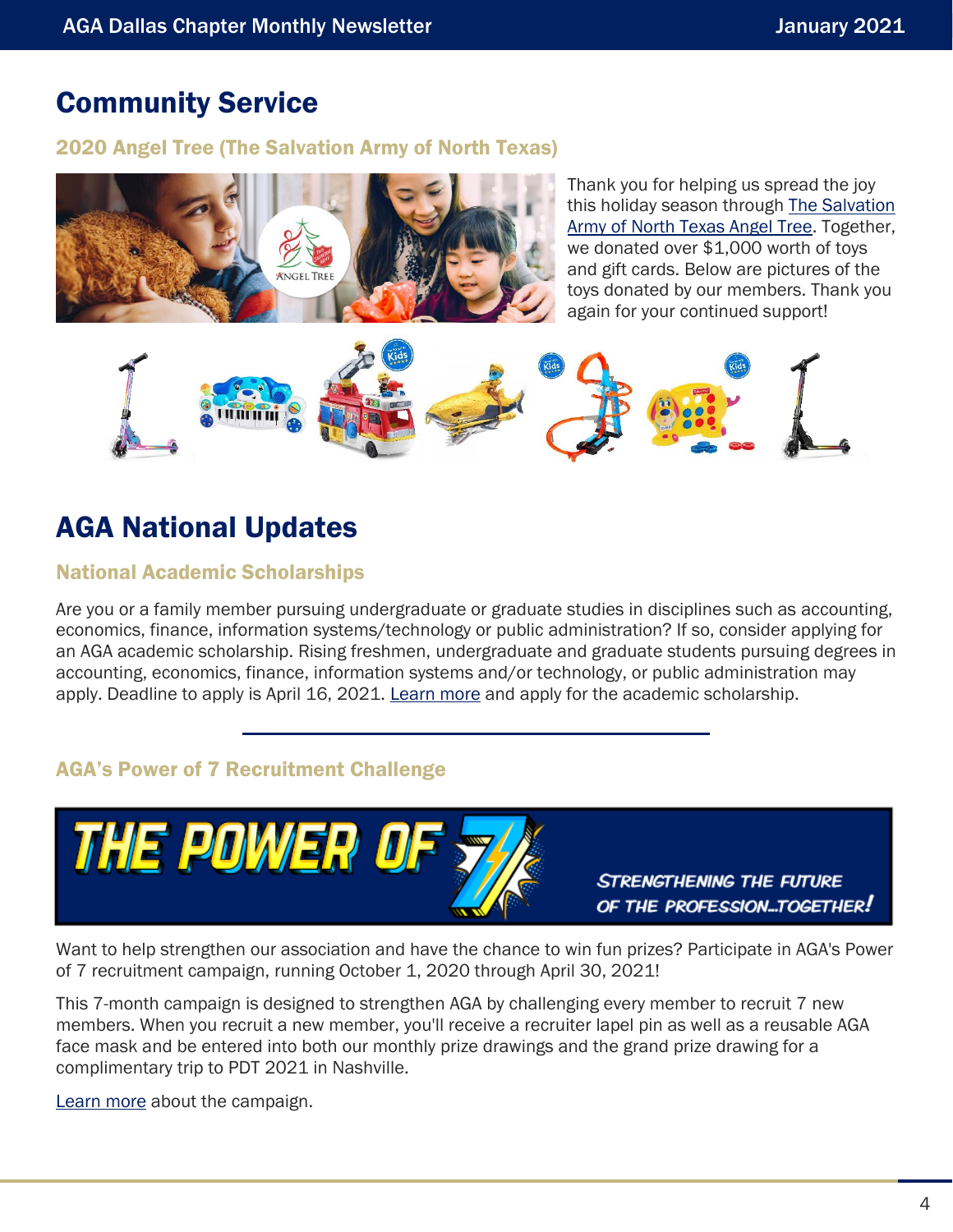### <span id="page-4-0"></span>NCC Representative Corner



Dallas Chapter Members,

In the December newsletter, I provided you several updates on the Chapter's key accomplishments in pursuit of our strategic goals. As a reminder, you can find our

Chapter's strategic plan and goals [here.](https://www.agacgfm.org/CMSSiteImages/Chapters/Chapters/Dallas-Chapter/libraries/files/AGA%20Dallas%20Strategic%20Goals_2020-2021.pdf)

In regard to our goals related to Education, we are holding our second joint virtual event on Monday, January 11, 2021. This event, sponsored by the Dallas, Oklahoma City and Ozarks Chapters, will offer four hours towards our goal of providing 14 continuing professional education credits. We are pleased to have Lisa Parker, Senior Project Manager with the Governmental Accounting Standards Board (GASB), present a two-hour GASB update.

Also, in pursuit of our goals related to Community Service, we are proud to have supported The Salvation Army of North Texas Angel Tree. We are thrilled to report that as a Chapter, we donated over \$1,000 to this charity. We thank our Members for their generous donations in helping to keep joy and hope alive for local children.

Related to our goals in Membership and Education, I wanted to highlight a key event spearheaded by several other AGA Chapters. The Shenandoah Valley Chapter, Virginia Peninsula Chapter and Richmond Chapter co-sponsored its annual Virginia PDT Virtual conference in early

December. This conference included a Trivia Night. The event coordinators used Zoom as the platform to host the trivia portion of the conference. Attendees were placed into breakout rooms and had timed periods to answer a variety of fun fact questions. The event coordinators conducted five rounds of trivia and identified winners for each round. The winners from each round were announced during the final round and each winner received an Amazon gift card. Some of the fun fact trivia questions included questions about AGA, including:

- Where is the AGA National Office?
- Who is the AGA current national president?
- What certification does AGA offer?
- What year was AGA founded?

The Shenandoah Valley, Virginia Peninsula and Richmond Chapters were kind enough to share their lessons learned to help us in planning a virtual social event as part of our January event. We are excited to offer our Members the opportunity to participate in both an education and social portion of the event and hope that you will join us for both.

I look forward to providing you with additional updates, including progress in achieving our strategic goals, in the February newsletter.

Melinda J. DeCorte, CGFM, CPA AGA Dallas Chapter NCC Representative and NGB Area 3 Chapter Director

#### CGFM Online Proctored Exams

Did you know? You can take your CGFM exams conveniently from home through OnVUE online proctoring. A live proctor will monitor you through the webcam on your workstation to provide a secure exam experience. Watch the short video on the [AGA online proctoring page](https://home.pearsonvue.com/aga/onvue) to see how convenient it is to test from home or work. Be sure to run the system test before you sign in to register for an online proctored exam.

[Learn more](https://www.agacgfm.org/CGFM-Certification/Candidates/CGFM-Process/Examinations-Procedures/Online-Exam-Appointment.aspx) about the Online Proctored Exams.